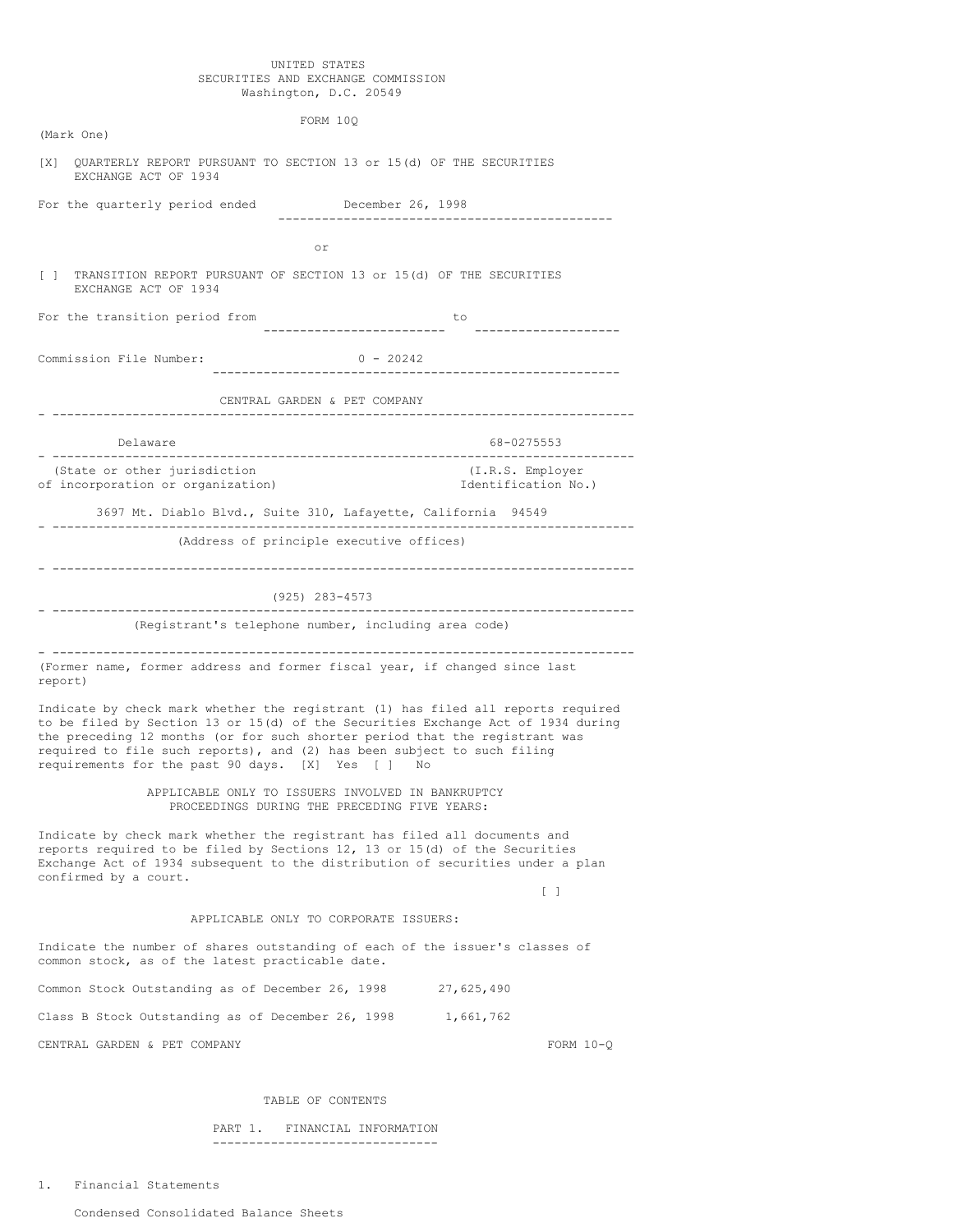September 26, 1998 and December 26, 1998

Consolidated Statements of Cash Flows Three Months Ended December 27, 1997 and December 26, 1998

Consolidated Statements of Operations Three Months Ended December 27, 1997 and December 26, 1998

Notes to Consolidated Financial Statements

- 2. Management's Discussion and Analysis of Financial Condition and Results of Operations
- 3. Quantitative and Qualitative Disclosures About Market Risk

PART II. OTHER INFORMATION ----------------------------

- 1. Legal Proceedings
- 2. Changes in Securities and Use of Proceeds
- 3. Defaults Upon Senior Securities
- 4. Submission of Matter to a Vote of Securities Holders
- 5. Other Information
- 6. Exhibits and Reports on Form 8-K

## CENTRAL GARDEN & PET COMPANY CONDENSED CONSOLIDATED BALANCE SHEETS (Unaudited) (In thousands, except share amounts)

<TABLE> <CAPTION>

|                                                                                                                                                                                                                                                                          | September 26,<br>1998                 | December 26,<br>1998                   |
|--------------------------------------------------------------------------------------------------------------------------------------------------------------------------------------------------------------------------------------------------------------------------|---------------------------------------|----------------------------------------|
| $<$ S $>$                                                                                                                                                                                                                                                                | $<<$ $<$ $>$                          | $<\infty$                              |
| ASSETS                                                                                                                                                                                                                                                                   |                                       |                                        |
| Current Assets:                                                                                                                                                                                                                                                          |                                       |                                        |
| Cash & cash equivalents                                                                                                                                                                                                                                                  | \$10,328                              | 2,891<br>\$                            |
| Accounts receivable (less allowance for doubtful                                                                                                                                                                                                                         |                                       |                                        |
| accounts of \$6,458 and \$6,475)                                                                                                                                                                                                                                         | 142,293                               | 133,150                                |
| Inventories                                                                                                                                                                                                                                                              | 292,809                               | 410,442                                |
| Prepaid expenses and other assets                                                                                                                                                                                                                                        | 26,884                                | 25,534<br>--------------               |
| Total current assets                                                                                                                                                                                                                                                     | 472,314                               | 572,017                                |
| Land, Buildings, Improvements and Equipment - net                                                                                                                                                                                                                        | 86,382                                | 89,026                                 |
| Goodwill - net                                                                                                                                                                                                                                                           | 339,430                               | 337,317                                |
| Other Assets                                                                                                                                                                                                                                                             | 30,574                                | 42,792                                 |
| Total                                                                                                                                                                                                                                                                    | \$928,700                             | \$1,041,152                            |
| LIABILITIES AND SHAREHOLDERS' EQUITY<br>Current Liabilities:<br>Notes payable<br>Accounts payable<br>Accrued expenses<br>Current portion of long-term debt                                                                                                               | \$6,956<br>153,739<br>32,767<br>1,139 | \$38,681<br>260,649<br>33,788<br>1,120 |
| Total current liabilities                                                                                                                                                                                                                                                | 194,601                               | 334,238                                |
| Long-Term Debt                                                                                                                                                                                                                                                           | 125,125                               | 124,786                                |
| Deferred Income Taxes and Other Long-Term<br>Obligations                                                                                                                                                                                                                 | 20,200                                | 20,191                                 |
| Commitments and Contingencies                                                                                                                                                                                                                                            |                                       |                                        |
| Shareholders' Equity:<br>Preferred stock, \$.01 par value: 1,000,000 shares<br>authorized; no shares outstanding September 26,<br>1998 and December 26, 1998<br>Class B stock, \$.01 par value: 1,661,762 shares outstanding<br>September 26, 1998 and December 26, 1998 | 16                                    | 16                                     |
| Common stock, \$.01 par value: 29,718,530 issued and 29,646,530                                                                                                                                                                                                          |                                       |                                        |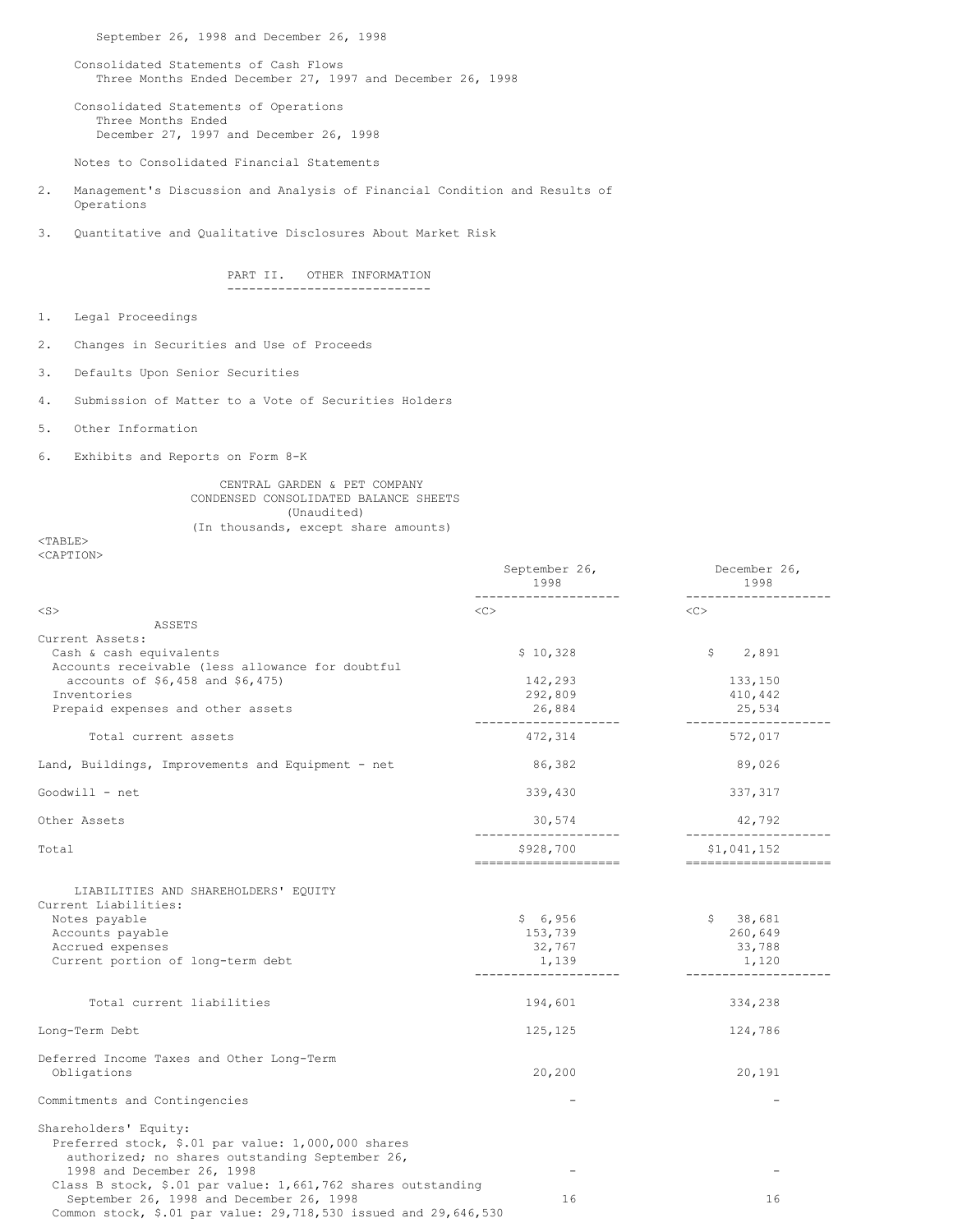| Total                                                 | \$928,700 | \$1,041,152 |
|-------------------------------------------------------|-----------|-------------|
| Total shareholders' equity                            | 588,774   | 561,937     |
| Restricted stock deferred compensation                | (39)      | (21)        |
| Treasury Stock, at cost                               | (1, 418)  | (28, 091)   |
| Retained earnings                                     | 69.984    | 69.549      |
| Additional paid-in capital                            | 519,933   | 520,186     |
| 27,625,490 outstanding December 26, 1998              | 298       | 298         |
| outstanding September 26, 1998; 29,772,490 issued and |           |             |

Three Months Ended

 $<$ /TABLE>

See notes to consolidated financial statements

# CENTRAL GARDEN & PET COMPANY CONSOLIDATED STATEMENTS OF CASH FLOWS (Unaudited) (In thousands)

 $<$ TABLE> <CAPTION>

|                                                                                                           | December 27,<br>1997             | December 26,<br>1998           |
|-----------------------------------------------------------------------------------------------------------|----------------------------------|--------------------------------|
| $<$ S>                                                                                                    | __________________<br><<         | <u> Lucielle Luci</u><br><<    |
| Cash Flows From Operating Activities:<br>Net Loss<br>Adjustments to reconcile net loss to net cash        | \$<br>(519)                      | \$<br>(435)                    |
| provided by operating activities:<br>Depreciation and amortization                                        | 1,701                            | 5,112                          |
| Change in assets and liabilities:<br>Receivables<br>Inventories                                           | (5, 465)<br>(71, 190)            | 9,143<br>(117, 633)            |
| Prepaid expenses and other assets                                                                         | (2, 047)                         | 2,157                          |
| Accounts payable                                                                                          | 20,137                           | 106,910                        |
| Accrued expenses and other liabilities                                                                    | (590)                            | 1,012                          |
| Net cash provided (used) in operating activities                                                          | (57, 973)                        | 6,266                          |
| Cash Flows From Investing Activities:                                                                     |                                  |                                |
| Additions to land, buildings, improvements and equipment                                                  | (1, 767)                         | (5, 393)                       |
| Payment to acquire company, held in escrow account<br>Payments to acquire companies, net of cash acquired | (137, 911)<br>------------------ | (13, 275)                      |
| Net cash used in investing activities                                                                     | (139, 678)                       | (18, 668)                      |
| Cash Flows From Financing Activities:                                                                     |                                  |                                |
| Proceeds from (repayments of) notes payable - net                                                         | 39                               | 31,725                         |
| Repayments of long-term debt                                                                              | $\sim$                           | (358)                          |
| Proceeds from issuance of stock - net<br>Payments to reacquire stock                                      | 175,343                          | 253<br>(26, 655)               |
| Net cash provided by financing activities                                                                 | 175,382                          | 4,965                          |
| Net Decrease in Cash                                                                                      | (22, 269)                        | (7, 437)                       |
| Cash at Beginning of Period                                                                               | 100, 125                         | 10,328                         |
| Cash at End of Period                                                                                     | \$77,856<br>-------------------  | \$2,891<br>------------------- |
| Supplemental Information:                                                                                 |                                  |                                |
| Cash paid for interest                                                                                    | \$<br>210                        | S<br>288                       |
| Cash paid for income taxes<br>Assets (excluding cash) acquired through purchase of                        | 147                              | 42                             |
| companies                                                                                                 | 63,562                           |                                |
| Liabilities assumed through purchase of companies<br>$\langle$ /TABLE>                                    | 49,112                           |                                |

See notes to consolidated financial statements

CENTRAL GARDEN & PET COMPANY CONSOLIDATED STATEMENTS OF OPERATIONS (Unaudited) (In thousands, except per share amounts)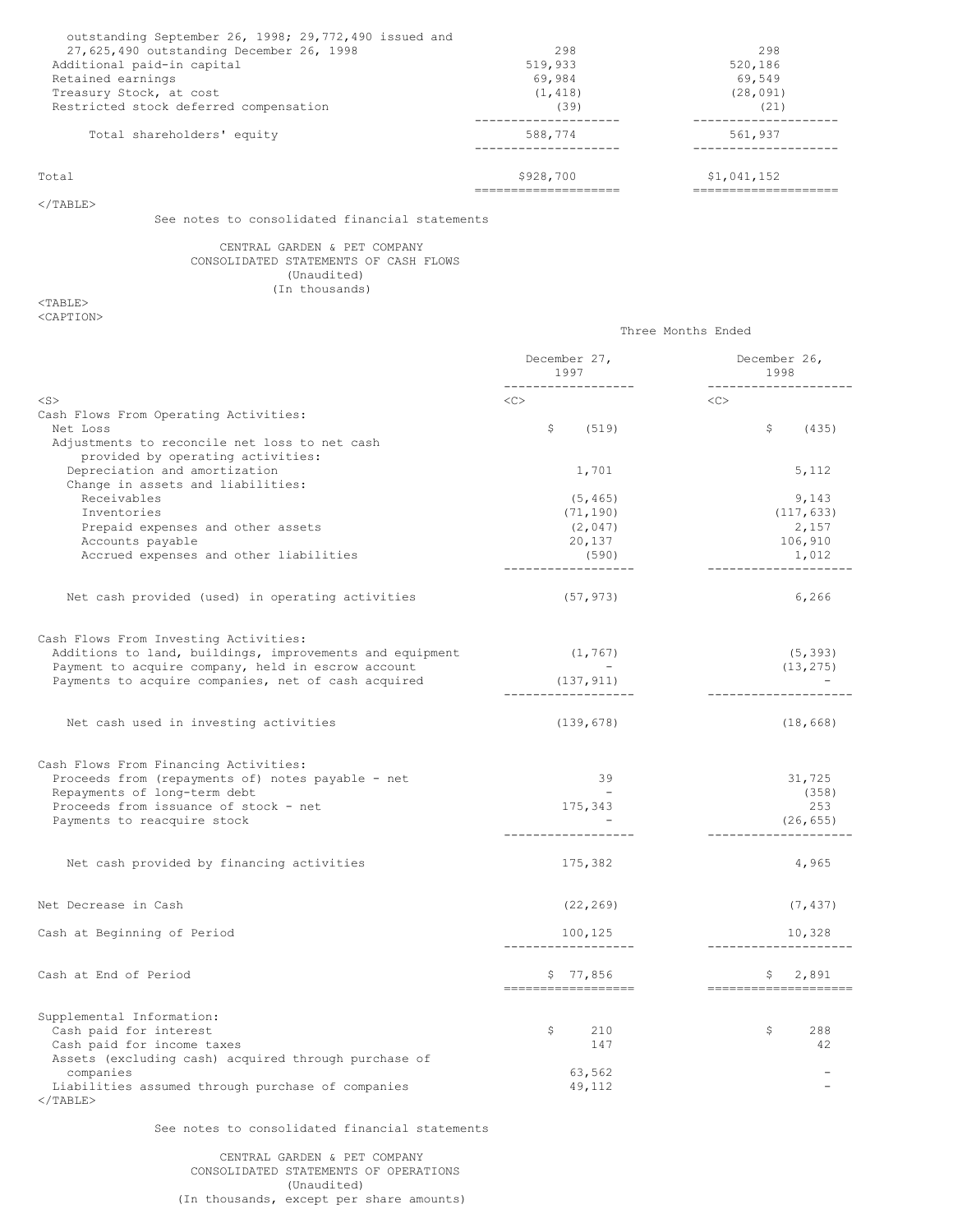### <TABLE> <CAPTION>

### Three Months Ended

|                                  | December 27,<br>1997                      | December 26,<br>1998                      |
|----------------------------------|-------------------------------------------|-------------------------------------------|
| $<$ S $>$                        | $<<$ $<$ $<$ $>$                          | $<$ C $>$                                 |
| Net Sales                        | \$138,827                                 | \$228,021                                 |
| Cost of Goods Sold and Occupancy | 105,505                                   | 171,540                                   |
| Gross profit                     | 33,322                                    | 56,481                                    |
| Selling, General and             |                                           |                                           |
| Administrative Expenses          | 33,289                                    | 54,891                                    |
| Income from Operations           | 33                                        | 1,590                                     |
| Interest Expense - Net           | 927                                       | 2,341                                     |
| Loss before income taxes         | (894)                                     | (751)                                     |
| Income Taxes                     | (375)                                     | (316)                                     |
| Net Loss                         | Ŝ.<br>(519)                               | Ŝ.<br>(435)                               |
| Net Loss per Share               |                                           |                                           |
| Basic and Diluted                | (0.02)<br>\$<br>========================= | (0.01)<br>\$<br>========================= |

 $<$ /TABLE>

Central Garden & Pet Company Notes to Consolidated Financial Statements Three Months Ended December 26, 1998 (Unaudited)

# 1. Basis of Presentation

---------------------

The condensed consolidated balance sheet as of December 26, 1998 and the consolidated statements of operations and cash flows for the three months ended December 26, 1998 and December 27, 1997 have been prepared by the Company, without audit. The condensed consolidated balance sheet as of September 26, 1998 has been derived from the audited financial statements of the Company for the year ended September 26, 1998. In the opinion of management, all adjustments (which include only normal recurring adjustments) considered necessary to present fairly the financial position, results of operations and cash flows of the Company for the periods mentioned above, have been made.

Due to the seasonal nature of the Company's business, the results of operations for the three months ended December 26, 1998 are not indicative of the operating results that may be expected for the year ending September 25, 1999.

It is suggested that these interim financial statements be read in conjunction with the annual audited financial statements, accounting policies and financial notes thereto, included in the Company's 1998 Annual Report which has previously been filed with the Securities and Exchange Commission.

2. Share Repurchase Program ------------------------

> On December 18, 1998, the Company's Board of Directors authorized the Company to increase the share repurchase program up to a maximum of \$55 million of common shares. During the three-month period ended December 26, 1998, the Company repurchased 2,100,000 shares for a total of \$26.7 million. As of February 8, 1999, the Company had purchased an additional 1,060,000 shares for a total of \$14.0 million.

3. Earnings Per Share ------------------

> The following is a reconciliation of the numerators and denominators of the basic and diluted per-share computations for income from continuing operations: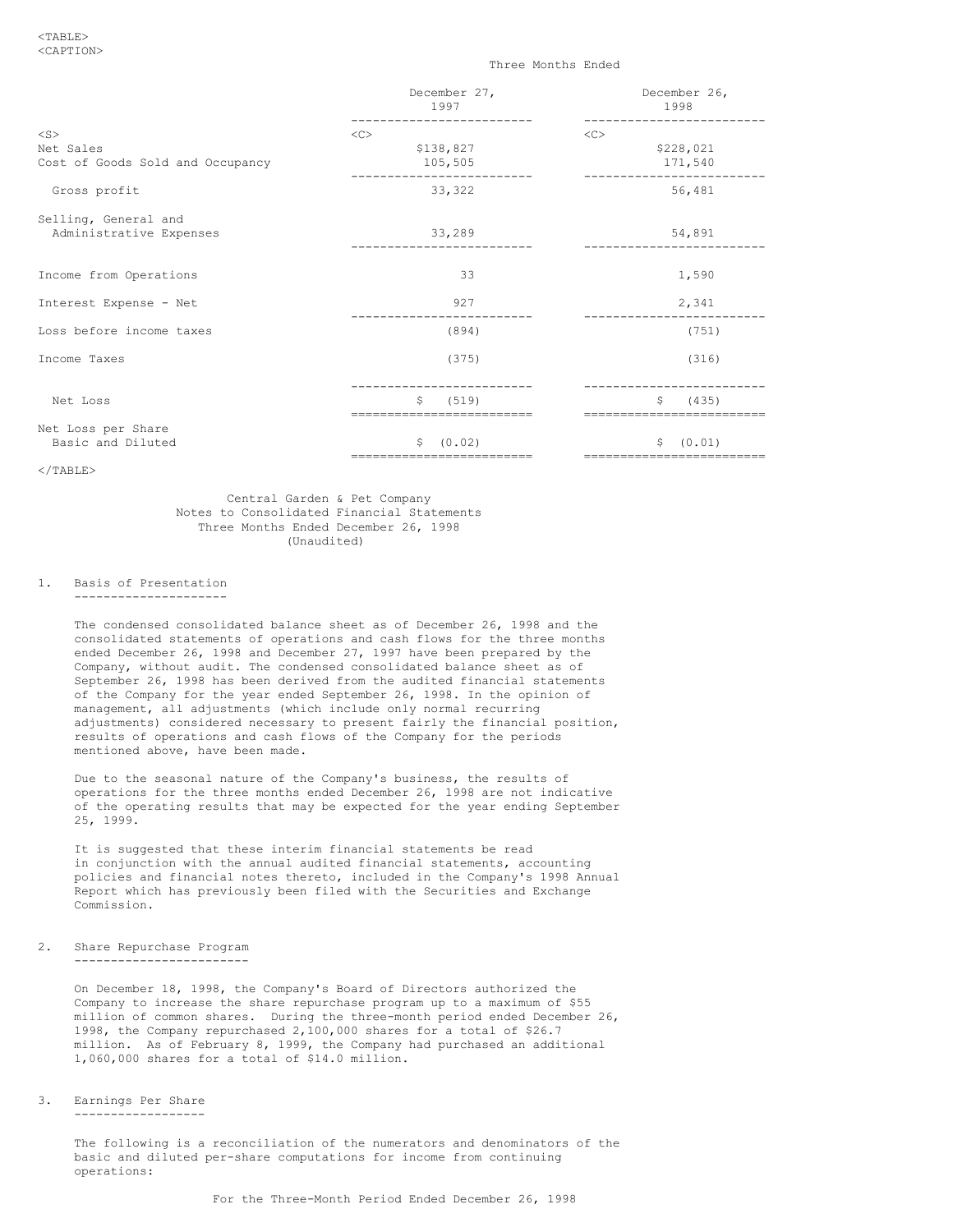| Net  |        | Per-Share |
|------|--------|-----------|
| Loss | Shares | Amount    |

Basic and Diluted EPS \$(435,000) 31,227,000 \$(0.01)

For the Three-Month Period Ended December 27, 1997

|  |                       | Net.<br>Loss | Shares     | Per-Share<br>Amount |
|--|-----------------------|--------------|------------|---------------------|
|  | Basic and Diluted EPS | \$(519,000)  | 21,318,000 | \$ (0.02)           |

Options to purchase 2,037,930 and 1,388,308 shares of common stock at prices ranging from \$1.30 to \$33.94 per share were outstanding during the three-month periods ended December 26, 1998 and December 27, 1997, respectively, but were not included in the computation of diluted EPS because the assumed exercise would have been anti-dilutive in each period. Shares of common stock from the assumed conversion of the Company's convertible securities totaling 4,107,143 were also not included in the computation of diluted EPS for the three-month periods ended December 26, 1998 and December 27, 1997 because the assumed conversion would have been anti-dilutive.

## 4. Prior Year Acquisitions

-----------------------

The following table summarizes on a pro forma basis the combined results of operations of the Company as if the Kaytee Products, TFH Publications and Pennington Seed, Inc. acquisitions made during fiscal 1998 had occurred on September 29, 1996. The pro forma results of operations also reflects pro forma adjustments for cash paid and stock issued to facilitate the acquisitions and for the amortization of goodwill. Although this pro forma combined information includes the results of operations of the acquisitions, it does not necessarily reflect the results of operations that would have occurred had the companies been managed by the Company prior to their acquisition.

|                          | Three Months Ended<br>December 27,<br>1997     |
|--------------------------|------------------------------------------------|
|                          | (In thousands,<br>except per<br>share amounts) |
| Net Sales                | \$208,156                                      |
| Gross profit             | 55,738                                         |
| Income from operations   | 612                                            |
| Loss before income taxes | (5, 276)                                       |
| Net Loss                 | \$ (3,069)                                     |
| Net Loss per Share       | \$                                             |
| Basic and Diluted        | (0.14)                                         |

# 5. New Accounting Pronouncements

-----------------------------

In June 1998, the Financial Accounting Standards Board issued SFAS No. 133, "Accounting for Derivative Instruments and Hedging Activities." SFAS No. 133 establishes accounting and reporting standards for derivative instruments, including certain derivative instruments embedded in either assets or liabilities. This statement is effective for fiscal years beginning after June 15, 1999 and is not to be applied retroactively to financial statements for prior periods. If adopted at December 26, 1998, the application of the standard would not have had a material effect on the Company's consolidated financial position or results of operations.

Item 2. Management's Discussion and Analysis of Financial Condition and Results of Operations

## Overview

The Company entered into an agreement effective October 1, 1995 with Solaris to become both the master agent and master distributor for sales of Solaris products nationwide. Management believes that the relationship with Solaris embodied in the Solaris Agreement has had a substantial impact on the Company's results of operations. Under the Solaris Agreement, which runs through September 30, 1999, the Company, in addition to serving as the master agent and master distributor for sales of Solaris products, provides a wide range of value-added services including logistics, order processing and fulfillment, inventory distribution and merchandising. However, Solaris continues to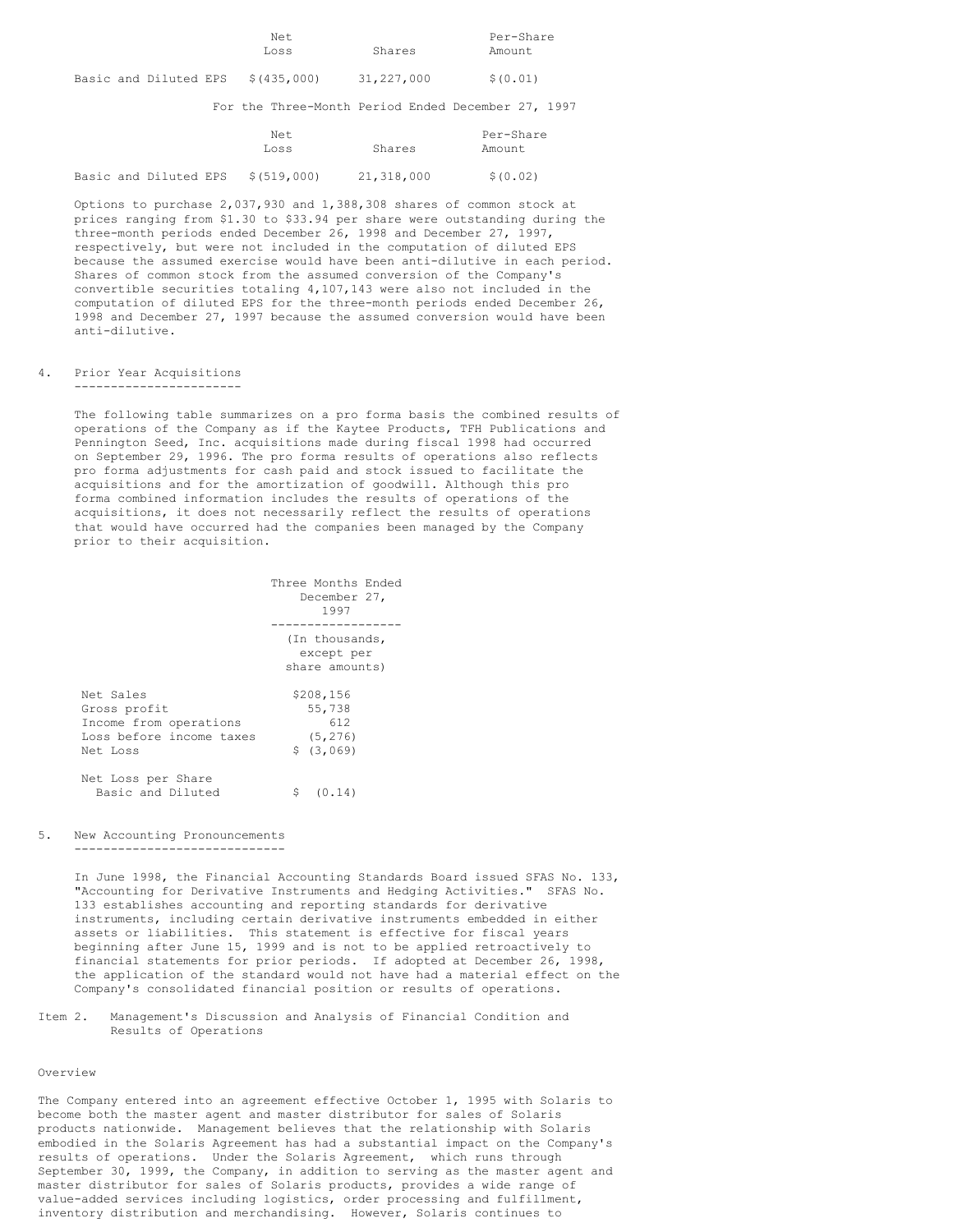negotiate its sales prices directly with its direct sales accounts. As a result of the Solaris Agreement, a majority of the Company's sales of Solaris products are derived from servicing direct sales accounts, whereas in 1995 and prior, a majority of the Company's sales of Solaris products were made by the Company as a traditional distributor. A substantial portion of these sales consists of large shipments to retail distribution centers which are characterized by lower gross profit as a percentage of net sales compared with sales made by the Company as a traditional distributor. The Company believes that the operating expenses associated with this type of sale are lower than the operating expenses associated with sales made by the Company as a traditional distributor. The Company believes that the gross profit as a percentage of net sales associated with the Company's services to Solaris direct sales accounts is higher than the gross profit as a percentage of net sales associated with the Company's historical agency sales due to the greater services provided pursuant to the Solaris Agreement.

In addition, under the Solaris Agreement, the Company's inventories of Solaris products have increased significantly since the Company is not only carrying inventories to support its own sales of Solaris products but also certain inventory previously carried by Solaris as well as additional inventories to support sales of Solaris products by the Company's network of independent distributors.

The Solaris Agreement provides for the Company to be reimbursed for costs incurred in connection with services provided to Solaris' direct sales accounts and to receive payments based on the growth of sales of Solaris products. The Company also shares with Solaris in the economic benefits of certain cost reductions, to the extent achieved. As a result, management believes that the Company's profitability is more directly attributable to the success of Solaris than it has been in the past.

Monsanto has announced that it sold its Solaris lawn and garden business exclusive of its Roundup herbicide products for consumer use to The Scotts Company ("Scotts") and that it has entered into a separate, long-term, exclusive agreement pursuant to which Monsanto will continue to make Roundup herbicide products for consumer use and Scotts will market the products. Scotts has been for many years a substantial supplier to the Company and, in connection with its direct sales, a substantial purchaser of the Company's services.

The Company expects to enter into a new relationship with Scotts effective October 1, 1999. Since Scotts will then be the Company's largest lawn and garden customer by a substantial margin, the terms of this new arrangement will have a substantial impact on the Company's future profitability. There can be no assurance that the Company will be successful in negotiating and implementing a new relationship with Scotts or that the new relationship with Scotts will provide the Company with

comparable profitability to the profitability it has experienced from its prior relationships with Solaris and Scotts.

The sale of the Solaris business by Monsanto and the approaching end of the Solaris Agreement subject the Company's lawn and garden business to significant uncertainties. These include the negotiation of new relationships with Scotts and the final accounting for all issues between the Company and Monsanto under the Solaris Agreement, such as the amounts receivable from Monsanto for cost reimbursements, payments for cost reductions and payments for services; the amounts payable to Monsanto for inventory; and responsibility for obsolete inventory and for non-payment by Solaris' direct sales accounts. The resolution of such uncertainties could have a material effect, either positive or negative, on the Company's results of operations.

## Three Months Ended December 26, 1998 Compared with Three Months Ended December 27, 1997

Net sales for the three months ended December 26, 1998 increased by 64.2% or \$89.2 million from \$138.8 million for the comparable fiscal 1998 period. The \$89.2 million increase includes approximately \$74.8 million attributable to companies acquired subsequent to November 1997. The sales increase related to existing operations, \$14.4 million, was largely attributable to the sale of lawn and garden products of which a substantial portion were shipped to retail distribution centers.

Gross profit increased by 69.5% or \$23.2 million from \$33.3 million during the three months ended December 27, 1997 to \$56.5 million for the three months ended December 26, 1998. The increase in gross profit relates principally to the newly acquired operations. Gross profit as a percentage of net sales increased from 24.0% in the quarter ended December 27, 1997 to 24.8% for the comparable fiscal 1999 period. The increase in gross margin as a percentage of net sales was attributable to the newly acquired branded products businesses which generate a higher gross margin percent by lawn and garden and pet supplies products. Gross margin as a percentage of net sales related to lawn and garden products decreased from 18.6% in the quarter ended December 27, 1997 to 16.8% in the comparable fiscal 1999 quarter. The decrease is primarily the result of significantly greater sales to retail distribution centers which carry a lower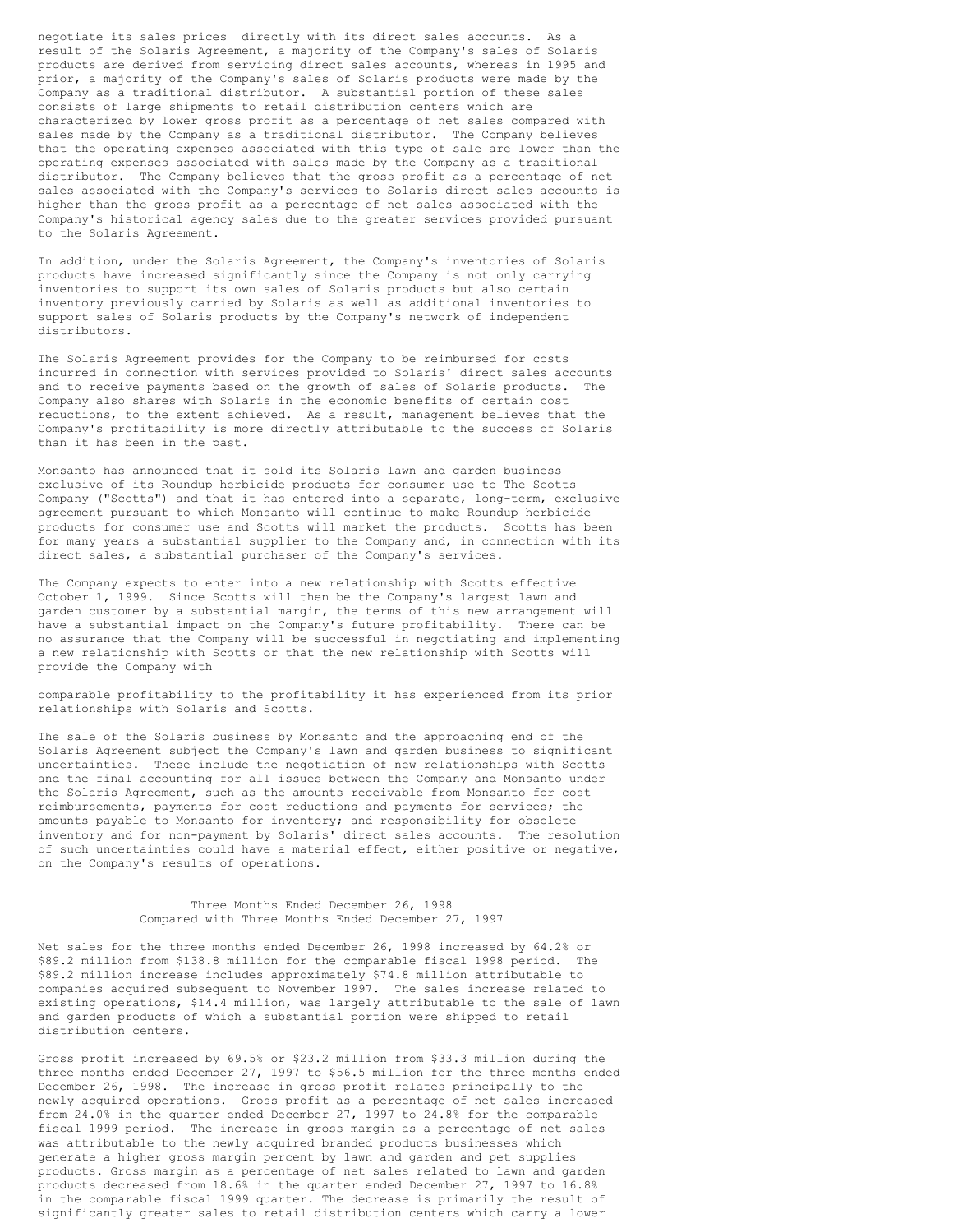gross margin. As future sales to retail distribution centers decrease in relation to total lawn and garden sales, gross profit as a percentage of net sales of lawn and garden products should return to historical levels.

For the three months ended December 26, 1998, selling, general and administrative expenses increased by \$21.6 million from \$33.3 million for the comparable fiscal 1999 quarter. A majority of the increase is attributable to the newly acquired businesses. As a percentage of net sales, these expenses increased slightly from 24.0% during the quarter ended December 27, 1997 to 24.1% for the quarter ended December 26, 1998. Selling, general and administrative expenses as a percentage of net sales attributable to existing operations was 23.1% for the fiscal 1999 quarter.

Net interest expense for the quarter ended December 26, 1998 increased by \$1.4 million from \$.9 million for the three months ended December 27, 1997 to \$2.3 million. The increase is net interest expense is the result of a reduction in interest income and an increase in interest expense due to cash used, and borrowings incurred, associated with the newly acquired businesses. Funds which were invested in short-term securities during the first fiscal quarter of 1998 were subsequently used to acquire the new operations. Average shortterm borrowings for the

three months ended December 26, 1998 were \$14.0 million compared with \$5.3 million for the similar fiscal 1998 quarter. Average interest rates on shortterm borrowings were 8.2% and 9.4%, respectively.

The Company's effective income tax rate was 42.0% for both periods.

Impact of Year 2000

State of Readiness. In early 1998, the Company conducted an overall assessment of its computer systems, including Year 2000 readiness. Based on this assessment, the Company has developed a plan to deal with the Year 2000 Issue, which covers both systems and vendor/customer issues. The plan includes both upgrades to or replacement of current systems to bring all of the Company's systems into compliance. Many of the existing information systems used by subsidiaries or divisions acquired by the Company are being replaced, primarily in response to business reasons apart from the Year 2000 Issue.

The Company will use primarily internal resources to reprogram or replace and test its information systems for Year 2000 compliance. In addition, the Company will use certain external resources to replace outdated information systems at certain of its subsidiaries' operations. The Company expects that the majority of the systems changes will be completed by June of 1999, and that the remaining issues will be resolved by the summer of 1999.

The plan developed to address vendor and customer issues includes systems integration, testing and communication strategies. The Company has begun the process of initiating formal communications with significant vendors and customers to determine the extent to which the Company may be vulnerable to a failure by any of these third parties to remediate their own Year 2000 Issues. The Company is currently testing electronic data transmissions to and from its major vendors and customers to ensure Year 2000 compliance. The Company expects to conclude this testing by early 1999. In addition to vendors and customers, the Company also relies upon governmental agencies, utility companies, telecommunication service companies and other service providers outside of the Company's control. There can be no assurance that the Company's vendors or customers, governmental agencies or other third parties will not suffer a Year 2000 business disruption that could have a material adverse effect on the Company's results of operations or financial position.

Costs to Address the Year 2000 Issue. To date, the Company has incurred no significant incremental costs addressing Year 2000 Issues, although it has incurred costs, independent of the Year 2000 Issue, relating to the implementation of new systems for certain subsidiaries. The Company has no separate budget and none is currently planned for Year 2000 Issues. The Company does not expect expenditures relating to the Year 2000 Issue to be material or to have a significant impact on the Company's results of operations or financial position.

Risks Presented by the Year 2000 Issue. The Company presently believes that with the planned upgrades and implementation of new systems and software, the Year 2000 Issue will not pose significant operational problems for its computer systems. However, if such conversions are not made, or are not completed in a timely manner, the Year 2000 Issue could have a material impact on the operations of the Company. In addition, if any third parties who provide goods or services essential to

the Company's business activities fail to address appropriately their Year 2000 Issues, such failure could have a material adverse effect on the Company's results of operations or financial position.

Contingency Plans. The Company's Year 2000 plan includes the development of contingency plans in the event that the Company has not completed all of its remediation plans in a timely manner or any third parties who provide goods or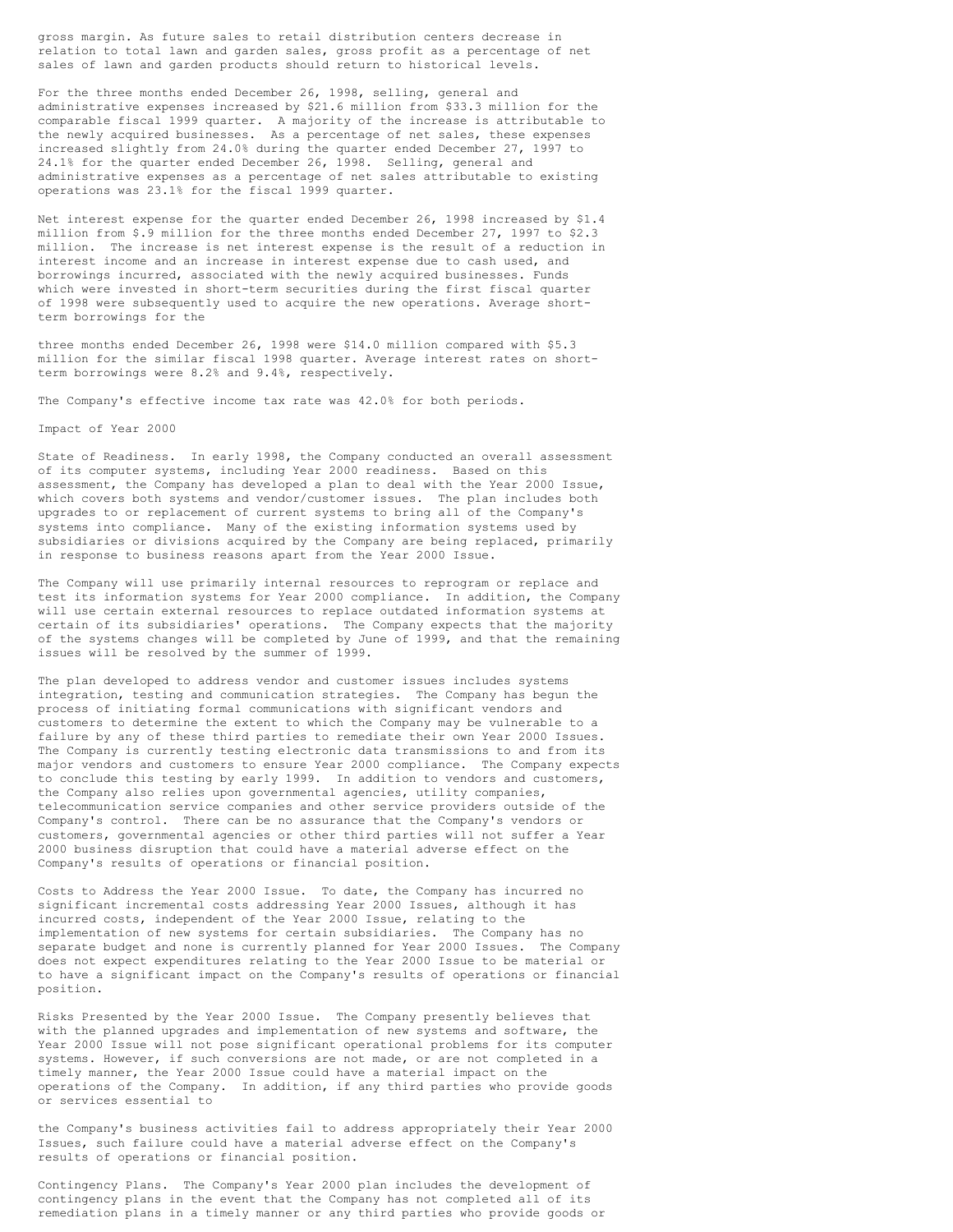services essential to the Company's business fail to appropriately address their Year 2000 issues. The Company expects to conclude the development of these contingency plans by the end of the third quarter of 1999.

Liquidity and Capital Resources

The Company has financed its growth through a combination of bank borrowings, supplier credit, internally generated funds and sales of securities to the public. The Company received net proceeds (after offering expenses) of approximately \$431.0 million from its five public offerings of common stock in July 1993, November 1995, July 1996, August 1997 and January 1998. In November 1996, the Company completed the sale of \$115 million 6% subordinated convertible notes generating approximately \$112 million net of underwriting commissions.

The Company's business is highly seasonal and its working capital requirements and capital resources track closely to this seasonal pattern. During the first fiscal quarter accounts receivable reach their lowest level while inventory, accounts payable and short-term borrowings begin to increase. Since the Company's short-term credit line fluctuates based upon a specified asset borrowing base, this quarter is typically the period when the asset borrowing base is at its lowest and consequently the Company's ability to borrow is at its lowest. During the second fiscal quarter, receivables, accounts payable and short-term borrowings begin to increase, reflecting the build-up of inventory and related payables in anticipation of the peak selling season. During the third fiscal quarter, principally due to the Solaris Agreement, inventory levels remain relatively constant while accounts receivable peak and short-term borrowings start to decline as cash collections are received during the peakselling season. During the fourth fiscal quarter, inventory levels are at their lowest, and accounts receivable and payables are substantially reduced through conversion of receivables to cash.

For the three months ended December 26, 1998, the Company generated cash from operating activities of \$6.3 million principally relating to the normal cycle of accounts receviable collection, offset by inventory build up. Net cash used in investing activities of \$18.7 million resulted from a \$13.3 million payment held in escrow in December 1998 for an acquisition completed in January 1999, and from the acquisition of office and warehouse equipment. Cash generated from financing activities of \$5.0 million consisted principally of borrowings of \$31.7 million of short-term debt offset by repayments of \$26.7 million to acquire treasury shares.

The Company has a \$100 million line of credit with Congress Financial Corporation (Western). The available amount under the line of credit fluctuates based upon a specific asset borrowing base. The line of credit bears interest at a rate equal to the prime rate per annum and is secured by substantially all of the Company's assets. At December 26, 1998, the Company had \$38.8 million outstanding borrowings and had \$61.2 million of available borrowing capacity under this line. The Company's line of credit contains certain financial covenants such as minimum net worth and minimum working capital requirements. The line also requires the lender's prior written consent to any acquisition of a business. In connection with the acquisition of one company in fiscal 1998, the Company assumed a \$60.0 million line of credit, of which \$60.0 million was available at December 26, 1998.

The Company believes that cash flow from operations, funds available under its line of credit and arrangements with suppliers will be adequate to fund its presently anticipated working capital requirements for the foreseeable future. The Company anticipates that its capital expenditures will not exceed \$15.0 million for the next 12 months.

As part of its growth strategy, the Company has engaged in acquisition discussions with a number of companies in the past and it anticipates it will continue to evaluate potential acquisition candidates. If one or more potential acquisition opportunities, including those that would be material, become available in the near future, the Company may require additional external capital. In addition, such acquisitions would subject the Company to the general risks associated with acquiring companies, particularly if the acquisitions are relatively large.

### Weather and Seasonality

Historically, the Company's sales of lawn and garden products have been influenced by weather and climate conditions in the markets it serves. For example, during the first six months of both 1993 and 1995 and the first three months of the calendar year in 1996, the Company's results of operations were negatively affected by severe weather conditions in many parts of the country. Additionally, the Company's business is highly seasonal. In fiscal 1998, approximately 66% of the Company's sales occurred in the first six months of the calendar year. Substantially all of the Company's operating income is typically generated in this period which has historically offset the operating losses incurred during the first fiscal quarter of the year.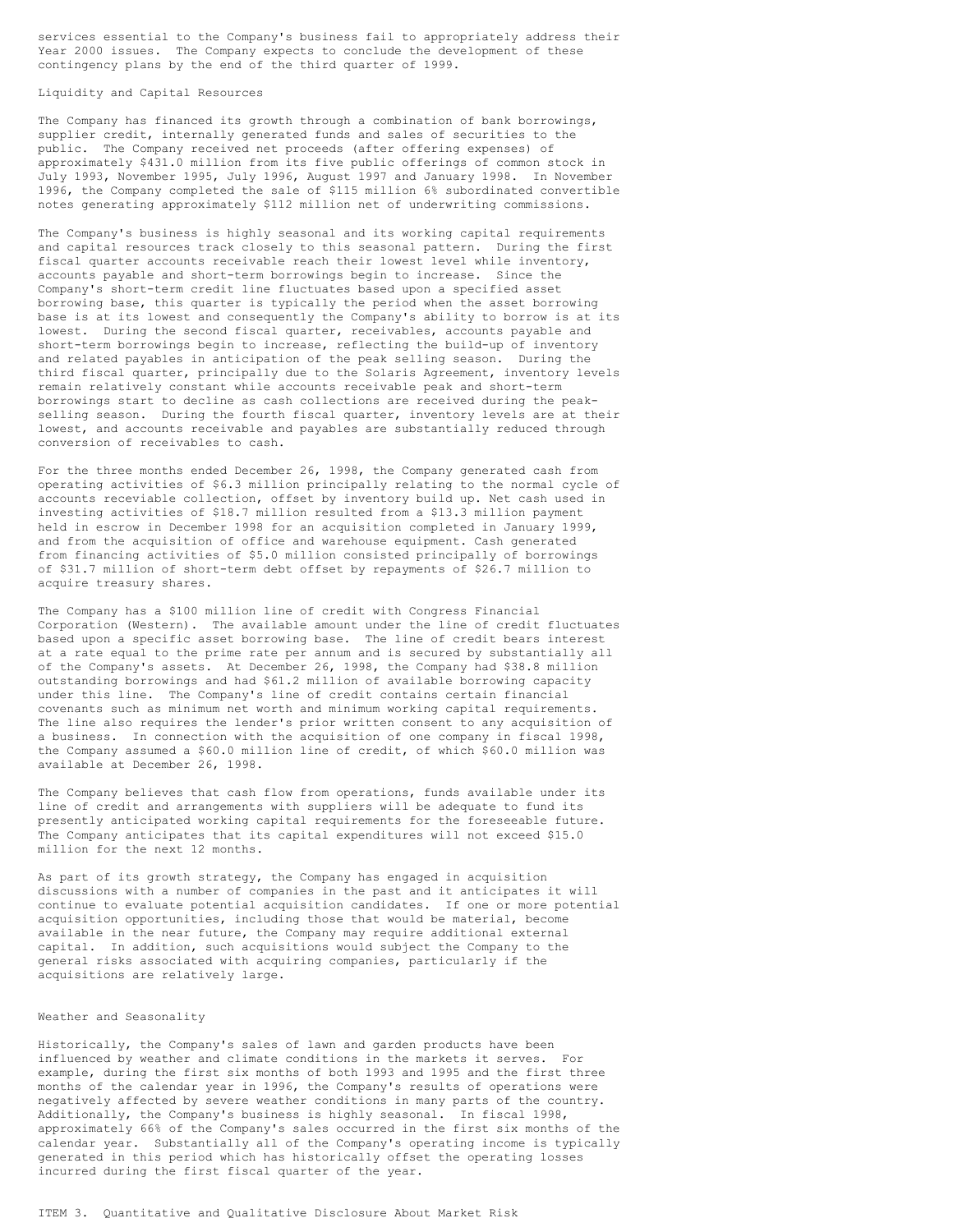The Company believes there has been no material change in its exposure to market risk from that discussed in the Company's 1998 Consolidated Financial Statements and Annual Report on Form 10-K for the year ended September 26, 1998.

CENTRAL GARDEN & PET COMPANY FORM 10-Q

PART II. OTHER INFORMATION

- ITEM 1. Legal Proceedings Not Applicable
- ITEM 2. Changes in Securities and Use of Proceeds Not Applicable
- ITEM 3. Defaults Upon Senior Securities Not Applicable
- ITEM 4. Submission of Matter to a Vote of Securities Holders Not Applicable
- ITEM 5. Other Information Not Applicable
- ITEM 6. Exhibits and Reports on Form 8-K
	- (a) The following report on Form 8-K was filed during the quarter ended December 26, 1998.
		- (1) On December 21, 1998, the Company filed a report on Form 8-K dated December 18, 1998, disclosing that the Company' Board of Directors has authorized an increase of \$30 million in the Company's share repurchase program, bringing the existing program from \$25 million to \$55 million.

CENTRAL GARDEN & PET COMPANY FORM 10-Q

SIGNATURES ----------

Pursuant to the requirements of the Securities Act of 1934, the registrant has duly caused this report to be signed on its behalf by the undersigned thereunder duly authorized.

CENTRAL GARDEN & PET COMPANY

------------------------------------------- Registrant

Dated: February 9, 1999

------------------------------------------- William E. Brown, Chairman of the Board and Chief Executive Officer

/s/ Robert B. Jones ------------------------------------------- Robert B. Jones, Vice President-Finance and Chief Financial Officer